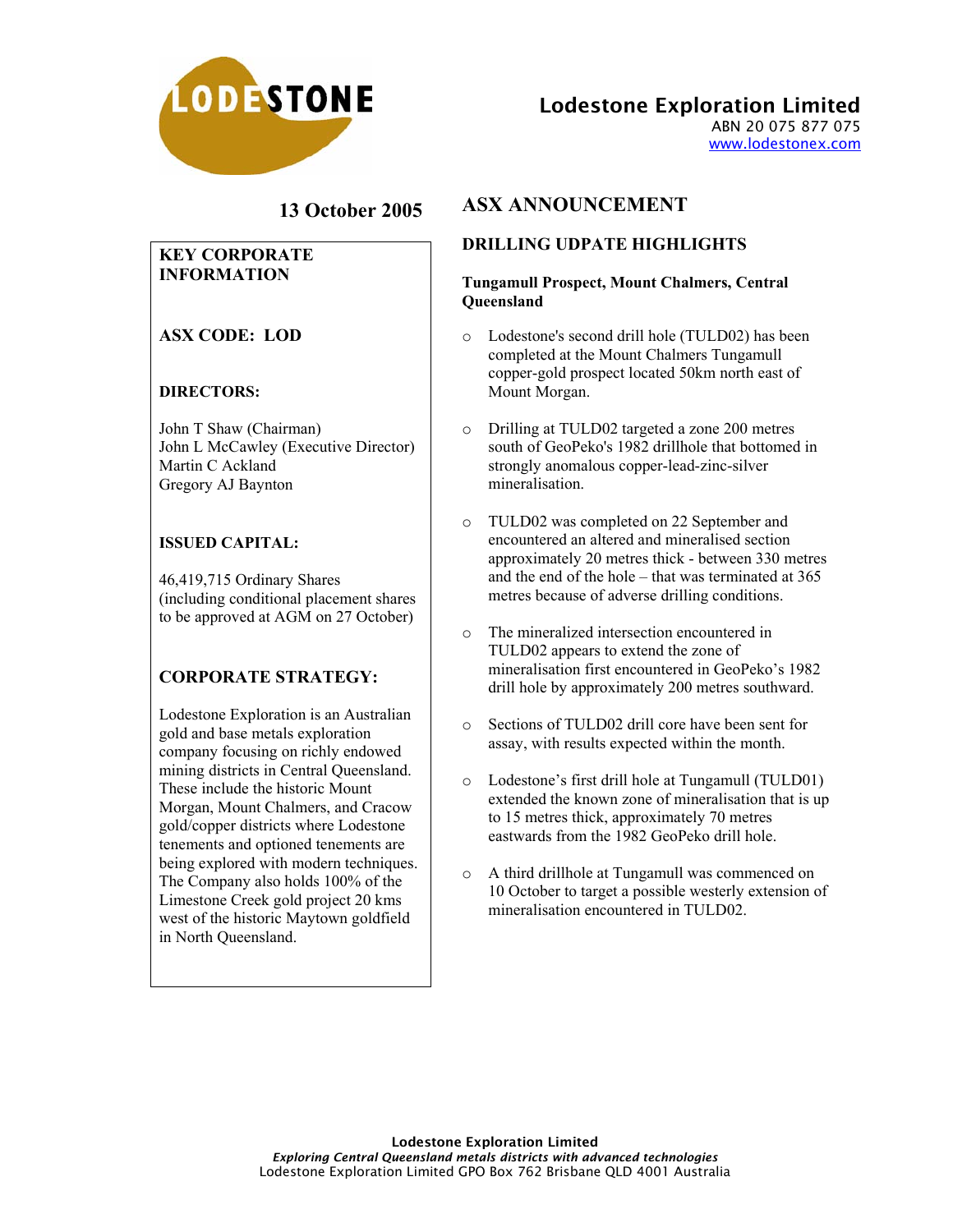

13 October 2005

The Manager Company Announcements Office Australian Stock Exchange Limited 10<sup>th</sup> Floor, 20 Bond Street **SYDNEY NSW 2000**

Dear Sir/Madam,

Lodestone Exploration Limited (ASX:LOD) is pleased to provide the following update to the market regarding its drilling program at the optioned Mount Chalmers 'Tungamull' prospect in Central Queensland.

#### **Mount Chalmers Project:**

Tungamull is being explored under a farm-in arrangement with Quadrio, a subsidiary of Dominion Mining, under which Lodestone may earn a 50% interest in the project by completing a minimum of 1,200m of drilling.

The historic Mount Chalmers mine was a gold-rich VMS-style orebody which yielded 250,000 ounces of gold equivalent to a current value exceeding A\$125 million. As a VMS-style orebody, it is possible that similar orebodies, not yet identified, cluster around the historic mine site. Based on historical data, Lodestone concludes that drilling programs by previous explorers have effectively tested only approximately 10% of the prospective area.

Earlier drilling by GeoPeko at Tungamull (located 2,500 metres to the east of the former Mount Chalmers mine) had intersected substantial zones of alteration with gold, copper, lead and zinc anomalism (e.g.,  $19.4$ m @  $0.33q/t$  gold,  $21.7m$  @  $0.58\%$ zinc and 0.28% lead). These encouraging intersections were all within a single coherent zone and are regarded as identical to peripheral zones around the original Mount Chalmers orebody. This zone of anomalism and alteration is only partially tested and is open to the south.

Lodestone's first drill hole at Tungamull, labelled TULD01 and completed on 9 September, extended the known zone of mineralisation that is up to 15 metres thick, approximately 70 metres eastwards from the 1982 GeoPeko drill hole. Core logging is completed, and core marked for assay.

Lodestone's second drill hole, labelled TULD02 and completed on 22 September, encountered an altered and mineralised section approximately 20 metres thick between 330 metres and the end of the hole; that was terminated at 365 metres because of adverse drilling conditions. Core logging continues.